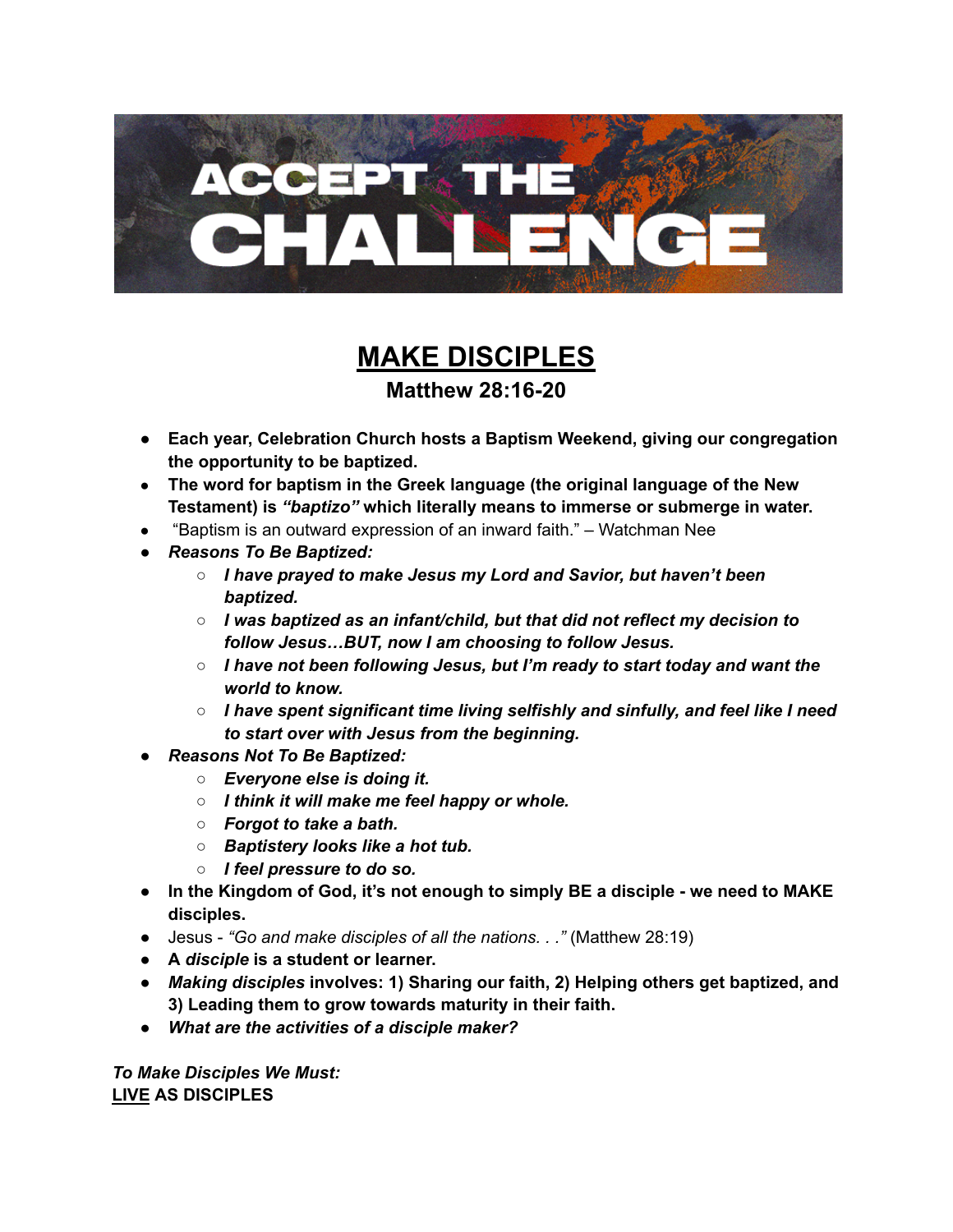- *● "Jesus came and told His disciples, 'I have been given all authority in heaven and on earth. Therefore, go and make disciples of all nations. . ."* (Matthew 28:18-19)
- *● Living as disciples* **starts with deciding to make Jesus our personal Lord and Savior.**
- "For it is by believing in your heart that you are made right with God, and it is by openly *declaring your faith that you are saved."* (Romans 10:10)
- **● Jesus has called us to live** *Under Authority.*
	- *○* Jesus *"I have been given all authority in heaven and on earth. Therefore. . ."* (Matthew 28:18-19)
	- **○ While we have the free will to make our own choices, we are only to use those choices to obey and glorify the Lord.**
- **● Jesus has called us to live** *With Authority.*
	- *○ "Jesus called His twelve disciples together and gave them authority to cast out evil spirits and to heal every kind of disease and illness."* (Matthew 10:1)
	- **○ When we are under the authority of the Most High, then we can walk in the authority He gives us.**
- **● One day Christians will reign over the earth with Jesus.**
- **●** Jesus *"To all who are victorious, who obey me to the very end, to them I will give authority over all the nations. They will rule the nations with an iron rod and smash them like clay pots. They will have the same authority I received from My Father, and I will also give them the morning star!"* (Revelation 2:26-28)
- *● What is keeping me from living in the authority of a disciple?*

## *To Make Disciples We Must:* **BAPTIZE NEW DISCIPLES**

- Jesus *"Go and make disciples of all the nations, baptizing them in the name of the*
	- *Father and the Son and the Holy Spirit."* (Matthew 28:19) **● Baptism is the biblical way we go public with our faith.**
	- *● "Those who believed what Peter said were baptized and added to the church that day—about 3,000 in all."* (Acts 2:41)
	- **● Baptism is our first step of obedience.**
	- Peter *"Each of you must repent of your sins and turn to God, and be baptized in the name of Jesus Christ for the forgiveness of your sins. Then you will receive the gift of the Holy Spirit."* (Acts 2:38)
	- **● Baptism is something we do** *before* **we** *have our act together.*
	- *●* Ananias *"What are you waiting for? Get up and be baptized. Have your sins washed away by calling on the name of the Lord."* (Acts 22:16)
	- **Baptism is how we identify with Jesus.**
	- *● "Or have you forgotten that when we were joined with Christ Jesus in baptism, we joined Him in His death? For we died and were buried with Christ by baptism. And just as Christ was raised from the dead by the glorious power of the Father, now we also may live new lives."* (Romans 6:3-4)
	- **● Baptism is one of the key indicators of the faithfulness and fruitfulness of someone's faith.**